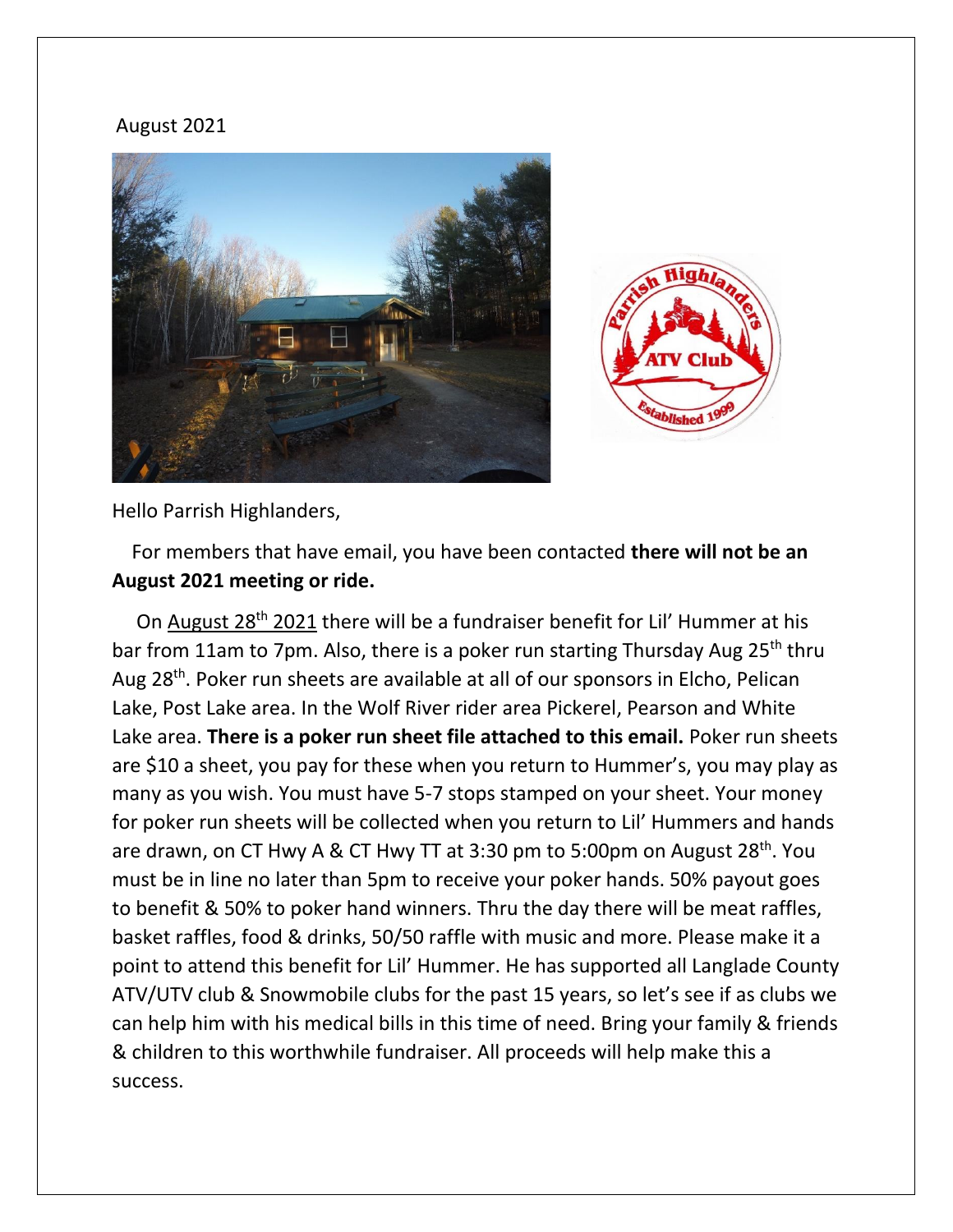Sept 11<sup>th</sup> 2021 Club Meeting, Parrish Town Hall 10am, ride after meeting.

Sept 18<sup>th</sup> 2021- 7<sup>th</sup> Annual Parrish Highlanders Meat Raffle , Elcho Club House on CT K ½ block east of Hwy 45, Elcho, Wi. 150 tickets sold. Time: 3-6pm. Meat raffle thru the event. Booze cooler raffle, 50/50 raffle, free food, music by Bobby Vintage. Grand prizes are  $1^{st}$  \$400 Gift certificate from Fisher's meats,  $2^{nd}$  7cu ft chest freezer. \$20 donation per ticket, need not be present to win.

**Fall Ride 2021** – This year we are planning on going to Iron River, WI. Ride will be September 28th, 29th, 30th. The first ride will be September 28th starting at 1:00pm, that will allow you to travel the morning of the 28th or if you wish you can arrive the night before. Check-In time is 4:00pm. September 29th & 30 will be all day rides. Lumbermen's Inn Motel is where we will be staying, this link will give you their informational Home Page [\(lumbermensinn.com\)](http://lumbermensinn.com/) phone number is 715-372-4515 to make a reservation. Rooms are \$60 for 2 people or \$50 for 1 person. There are about 20 rooms available, we could not reserve a block of rooms so book early, there are no cancellation fees if you cancel 24 hours in advance. They are 100 feet from the trail and parking is available for trailers. There is a campground nearby as well; Moon Lake Campground – Iron River Area [\(visitironriver.com\)](http://visitironriver.com/) about 10 blocks away and you can drive your ATV from there to the Motel. If you are planning on going please contact Dick Meier by email [rmeier@merr.com](mailto:rmeier@merr.com) or call 608-220-3160, we would like to get some idea of how many are planning to join us and that way we can communicate with you as we get closer to the Fall Ride.

\*\*\* If Lumbermen's Inn is full, these are 2 other motels close & on trail.

Rustic Roost 8355 US Highway 2, Iron River, WI 54847 [\(715\) 372-4426](tel:7153724426)

Brule River Motel & Campground 13844 E. Hwy 2, Brule, Wi 54820 (715)372-4815

October  $9<sup>th</sup>$  club meeting, election of club officers. All positions are open, President, Vice President, Secretary, Treasurer. We will need your help to make this club survive.

October 9<sup>th</sup> Chili Dump after meeting at shelter. Looking for a committee to setup & oversee the chili dump. Need 2-3 people to cook brats & hotdogs and chili. A cleanup crew after it's over. I can order meat & buns. If no one steps up for this event we will have to cancel it! So, you decide what the outcome of this event will be. Call or email me if you are interested. 715-275-3323 or [parrishhighlandersatvclub@gmail.com](mailto:parrishhighlandersatvclub@gmail.com)